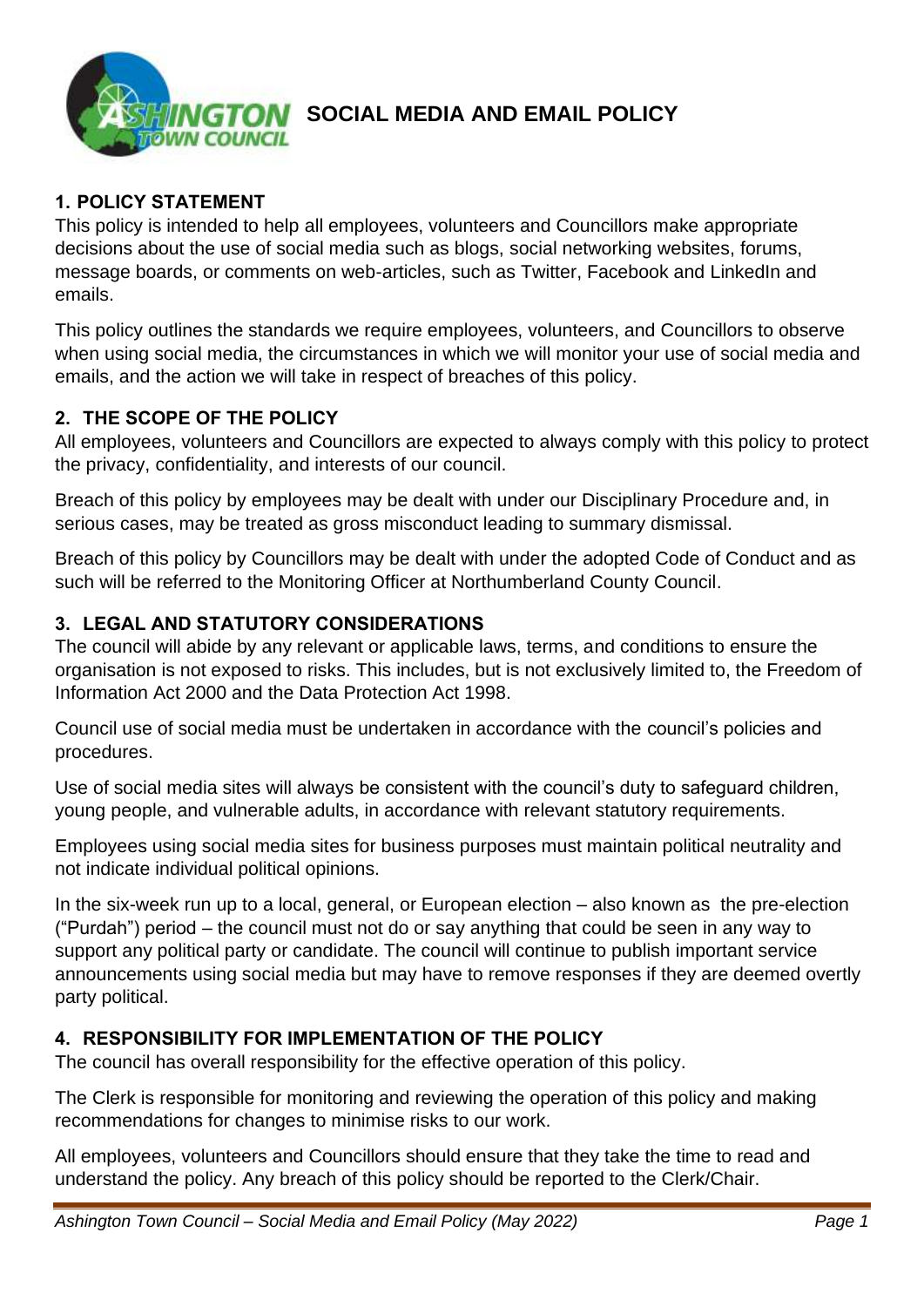

# **GTON** SOCIAL MEDIA AND EMAIL POLICY

Questions regarding the content or application of this policy should be directed to the Clerk.

### **5. USING SOCIAL MEDIA SITES IN OUR NAME**

Only the Clerk, or delegated officers, under the direction of the council, are permitted to post material on the council website and social media, in the council's name or on behalf of the council.

The Clerk is the Council's nominated Press Officer with the authority to issue official press releases. No other member of staff or members has the authority to issue public statements on behalf of the Council.

Employees, volunteers, and Councillors are encouraged to share official press releases and postings made by the Clerk, on behalf of the council.

#### **6. USING SOCIAL MEDIA**

We recognise the importance of the internet in shaping public thinking about our council and community. We also recognise the importance of our employees, volunteers and Councillors joining in and helping shape local government conversation and direction through interaction in social media.

Before using social media on any matter which might affect the interests of the council ensure that you have read and understood this policy.

## **7. RULES FOR USE OF SOCIAL MEDIA**

Whenever you use social media, you must adhere to the following general rules:

- ➢ Do not upload, post, or forward a link to any abusive, obscene, discriminatory, harassing, derogatory or defamatory content.
- ➢ Any employee, volunteer or member who feels that they have been harassed or bullied or are offended by material posted or uploaded by a colleague onto a social media website should inform the Chair/Clerk.
- ➢ Never disclose commercially sensitive, personal private or confidential information. If you are unsure whether the information you wish to share falls within one of these categories, you should discuss this with Chair/Clerk.
- $\triangleright$  No information should be published that is not already known to be in the public domain, i.e. available on the Council's website, contained in minutes of meetings, stated in Council publicised policies and procedures, or approved by the Clerk (or officer under delegation).
- $\triangleright$  Do not upload, post, or forward any content belonging to a third party unless you have that third party's consent.
- ➢ Before you include a link to a third-party website, check that any terms and conditions of that website permit you to link to it.
- ➢ When making use of any social media platform, you must read and comply with its terms of use.
- ➢ Be honest and open but be mindful of the impact your contribution might make to people's perceptions of the council.
- ➢ You are personally responsible for content you publish into social media tools.
- ➢ Do not escalate heated discussions, try to be conciliatory, respectful and quote facts to lower the temperature and correct misrepresentations.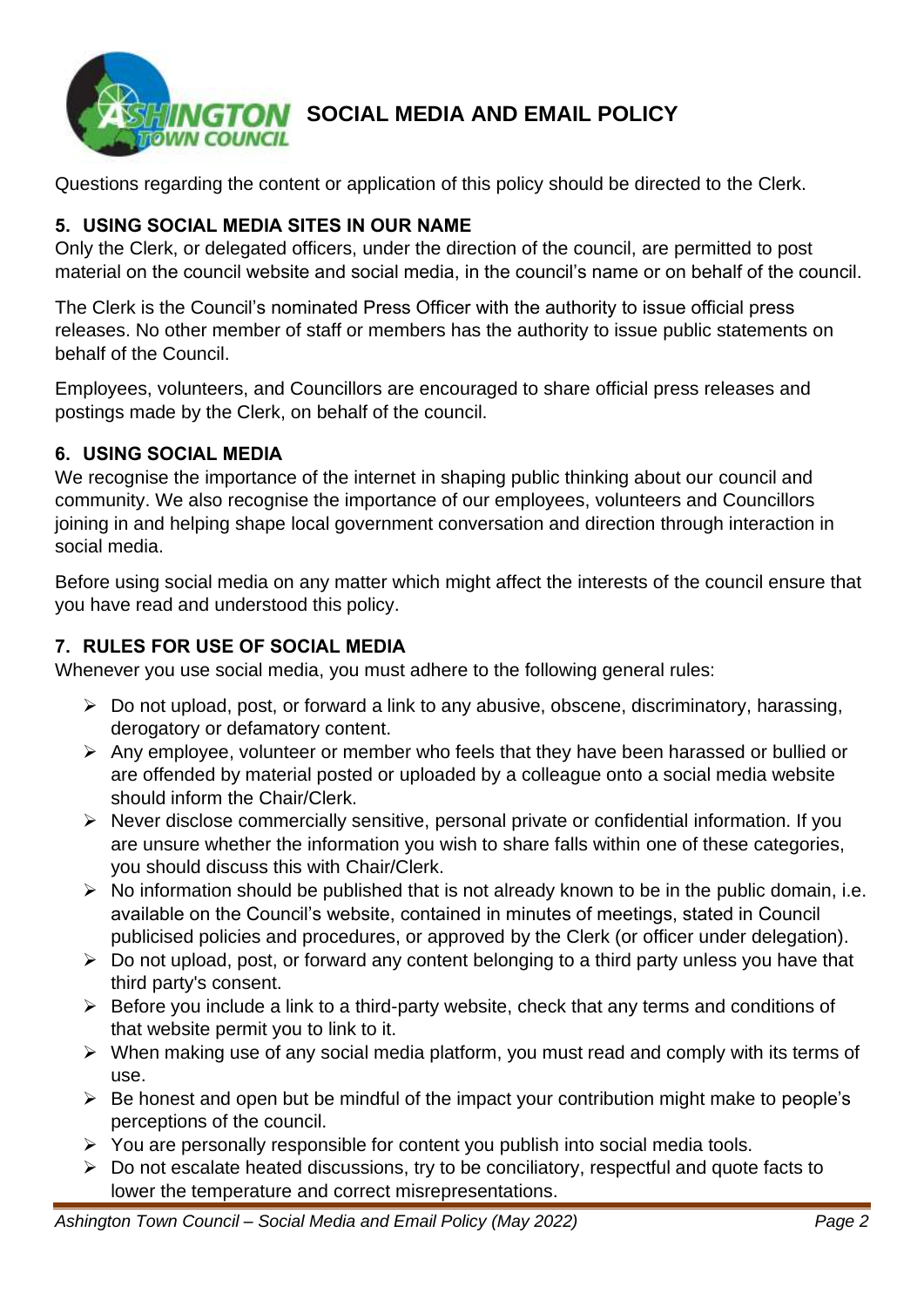

- ➢ Do not discuss employees.
- ➢ Always consider others' privacy and avoid discussing topics that may be inflammatory.
- ➢ Avoid publishing your contact details where they can be accessed and used widely by people you did not intend to see them, and never publish anyone else's contact details.
- $\triangleright$  Be mindful that information published in this way may stay in the public domain indefinitely, without the opportunity for retrieval/deletion.
- ➢ Think about whether you are acting in a private capacity, or whether any impression might be conveyed that you are acting for and on behalf of Ashington Town Council.

### **8. MONITORING USE OF SOCIAL MEDIA WEBSITES**

Employees, volunteers, and Councillors should be aware that any use of social media websites (whether accessed for council purposes) may be monitored and, where breaches of this policy are found, action may be taken against employees under the Disciplinary Procedure and in respect of Councillors, via the adopted Code of Conduct.

Misuse of social media websites can, in certain circumstances, constitute a criminal offence or otherwise give rise to legal liability against the Council and its employees.

A serious case of uploading, posting, forwarding, or sharing a link to any of the following types of material on a social media website, whether in a professional or personal capacity, is likely to amount to gross misconduct (this list is not exhaustive):

- ❖ pornographic material (that is, writing, pictures, films, and video clips of a sexually explicit or arousing nature);
- ❖ a false and defamatory statement about any person or organisation;
- ❖ material which is offensive or obscene;
- ❖ material which is criminal, discriminatory, derogatory or may cause embarrassment to the Council, Councillors, or our employees;
- ❖ confidential information about the council or anyone else;
- ❖ any other statement which is likely to create any liability (whether criminal or civil, and whether for you or the council); or
- ❖ material in breach of copyright or other intellectual property rights, or which invades the privacy of any person.

Any such action by Councillors will be addressed under the adopted Code of Conduct and be referred to the Monitoring Officer. Any such action by employees will be addresses under the Disciplinary Procedure and may result in summary dismissal.

Where evidence of misuse is found we may undertake a more detailed investigation in accordance with our Disciplinary Procedure, involving the examination and disclosure of monitoring records to those nominated to undertake the investigation and any witnesses or managers involved in the investigation. If necessary, such information may be handed to the police in connection with a criminal investigation.

Any breach of this policy should be reported to the Clerk and Chair of the Council.